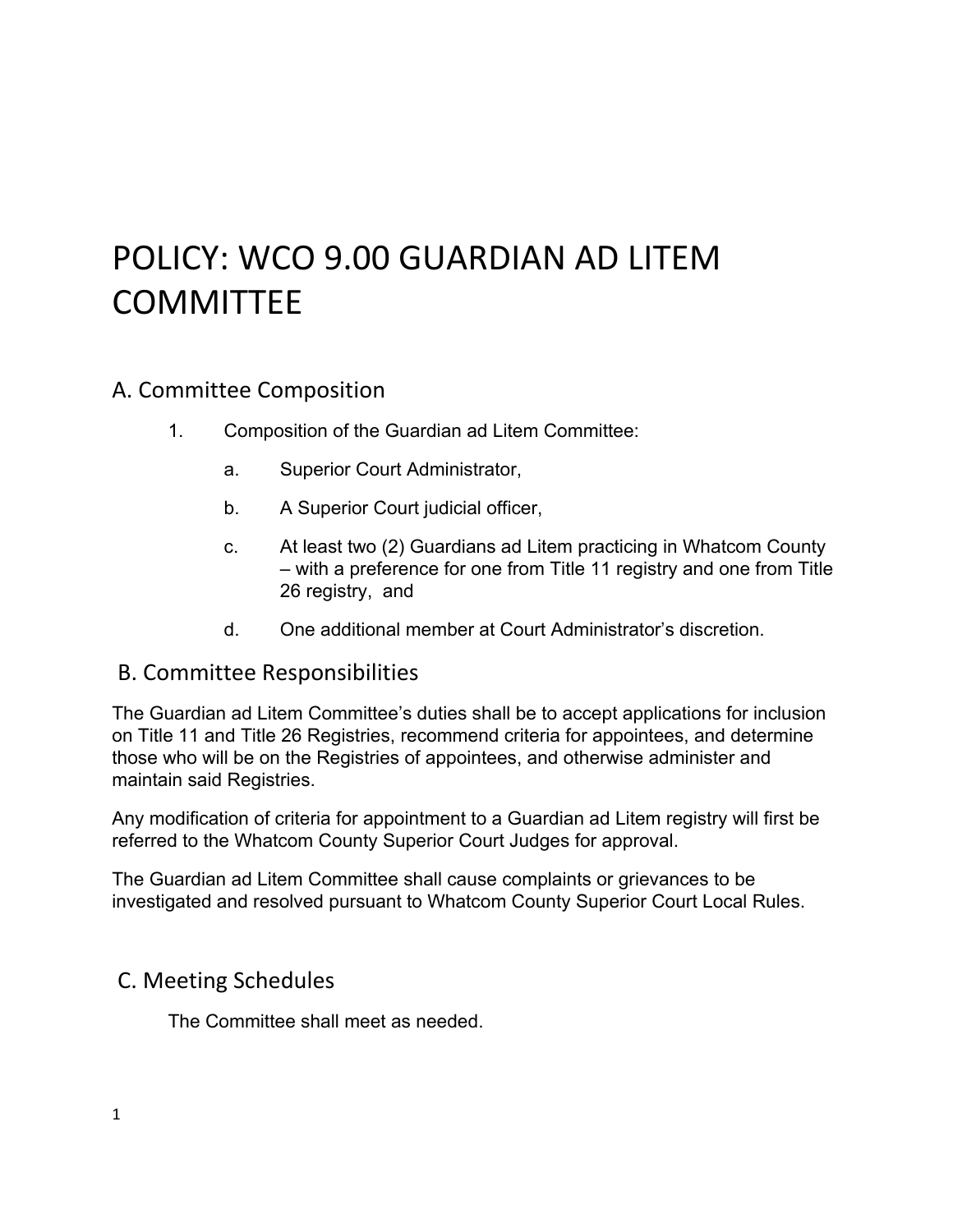# POLICY: WCO 9.01 GUARDIAN AD LITEM QUALIFICATIONS

This policy applies to the qualification and screening of Guardian ad Litem applicants for placement and/or annual updates on the Superior Court Guardian ad Litem Registry.

#### A. SERVICE REQUIREMENT

Persons approved for placement on each registry serve at the discretion of the Court.

#### B. APPLICATION REQUIREMENTS

(1) Application. Each person requesting to be listed on any of the registries shall initially, and if approved, annually thereafter submit an application on an approved form provided by the Court, which shall include:

- (a) Identification of the person, name of registry or registries applied for, and a listing of the professional credentials, with license or professional enrollment number;
- (b) Level of formal education, to include, but not limited to, degrees and major areas of concentration;
- (c) Training related to the Guardian ad Litem duties;
- (d) Number of years experience as Guardian ad Litem;
- (e) Number of appointments as a Guardian ad Litem (including mentored cases) and in which counties the appointments were made;
- (f) Statement of no criminal history;
- (g) Description of fees charged by the applicant;
- (h) A statement of the applicants willingness to accept cases where compensation is sought at public expense, if applicable;
- (i) Agreement to advise the Court immediately in the event of any complaint, investigation, or action being commenced which could lead to:
	- (i) Discipline of the applicant,
	- (ii) Suspension or revocation of the applicant's professional license,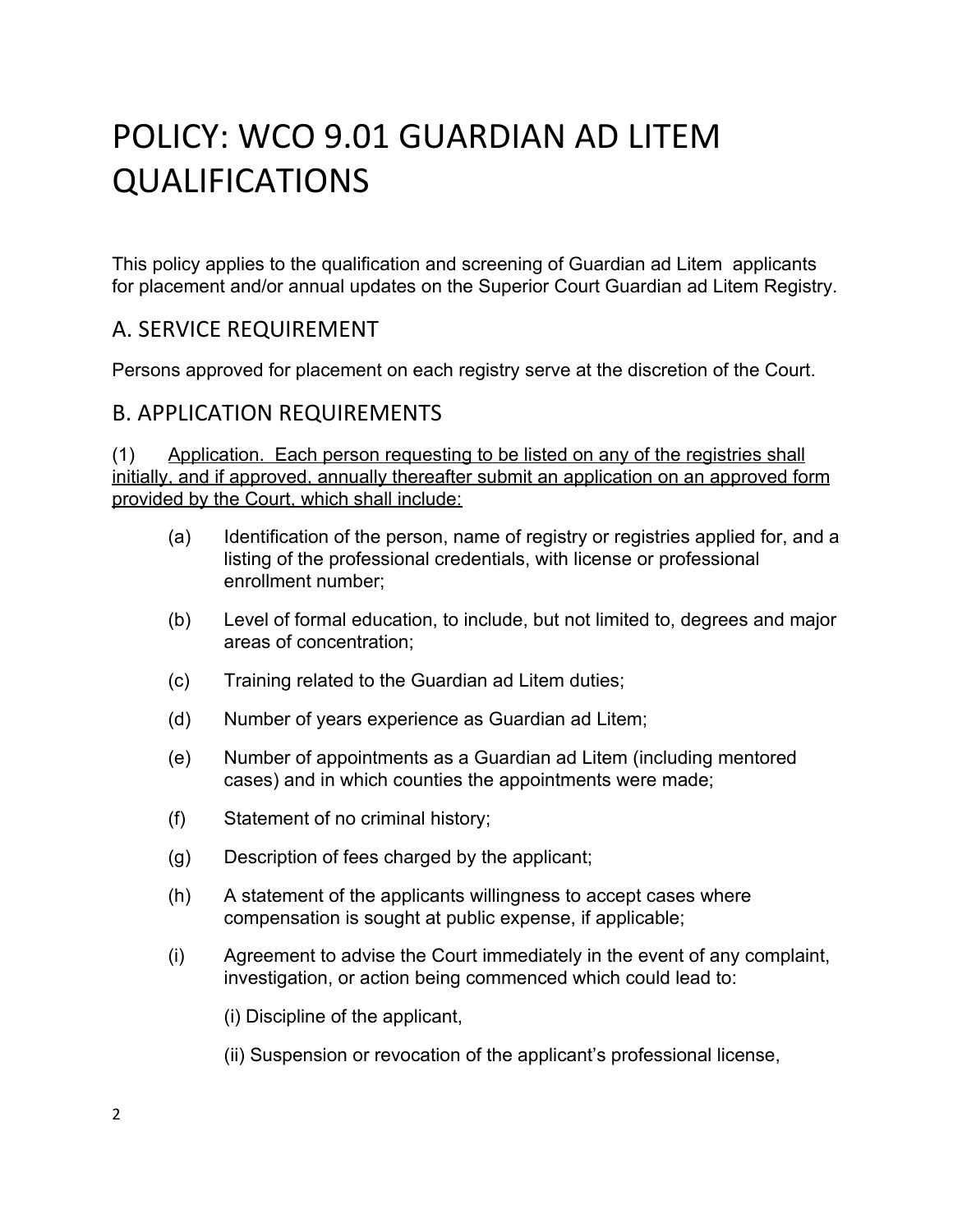(iii) Filing of criminal charges for a felony or a crime involving allegations

of theft, dishonesty or moral turpitude.

(2) Certification. The applicant shall certify that he or she:

- (a) Has met the education and experience requirements,
- (b) Has completed the training and mentoring requirements,
- (c) Has read and agreed to be bound by the Court's policies in cases where compensation is sought at public expense, if applicable, and
- (d) Has read and has agreed to be bound by Guardian ad Litem Code of Conduct (WCO 9.06 below).

## C. SUPPORTING DOCUMENTATION

1) Each person requesting to be listed on any of the registries shall initially, and if approved, annually thereafter submit the following supporting documentation:

- (a) Copy of the certificate from the training provider evidencing successful completion of the current training required for the area of Guardian ad Litem practice; **for Titles 11 and 26 GALs, the initial training certificate is required only upon initial application.**
	- (b) Curriculum vitae or resume showing work and professional or personal experience in or related to the field that would assist in the performance and completion of Guardian ad Litem duties (**initial only**);
	- (c) If applicable, documentation of successful completion of mentorship (see Section E 2);
	- (d) Description of the nature, status and outcome of any professional complaints, investigations or disciplinary actions, lawsuits or professional liability claims, and any order for removal of the Guardian ad Litem prior to completion of the Guardian ad Litem duties;
	- (e) Description of any claims, or litigation that has been commenced, involving allegations of improper fee charges, charges of fraud, theft or other forms of dishonesty or professional malpractice or misconduct;
	- (f) Completed Washington State Patrol (WSP) forms for criminal records checks, including fingerprinting;
	- (g) If applicable, documentation of successful completion of orientation to local practices (see Section E 3);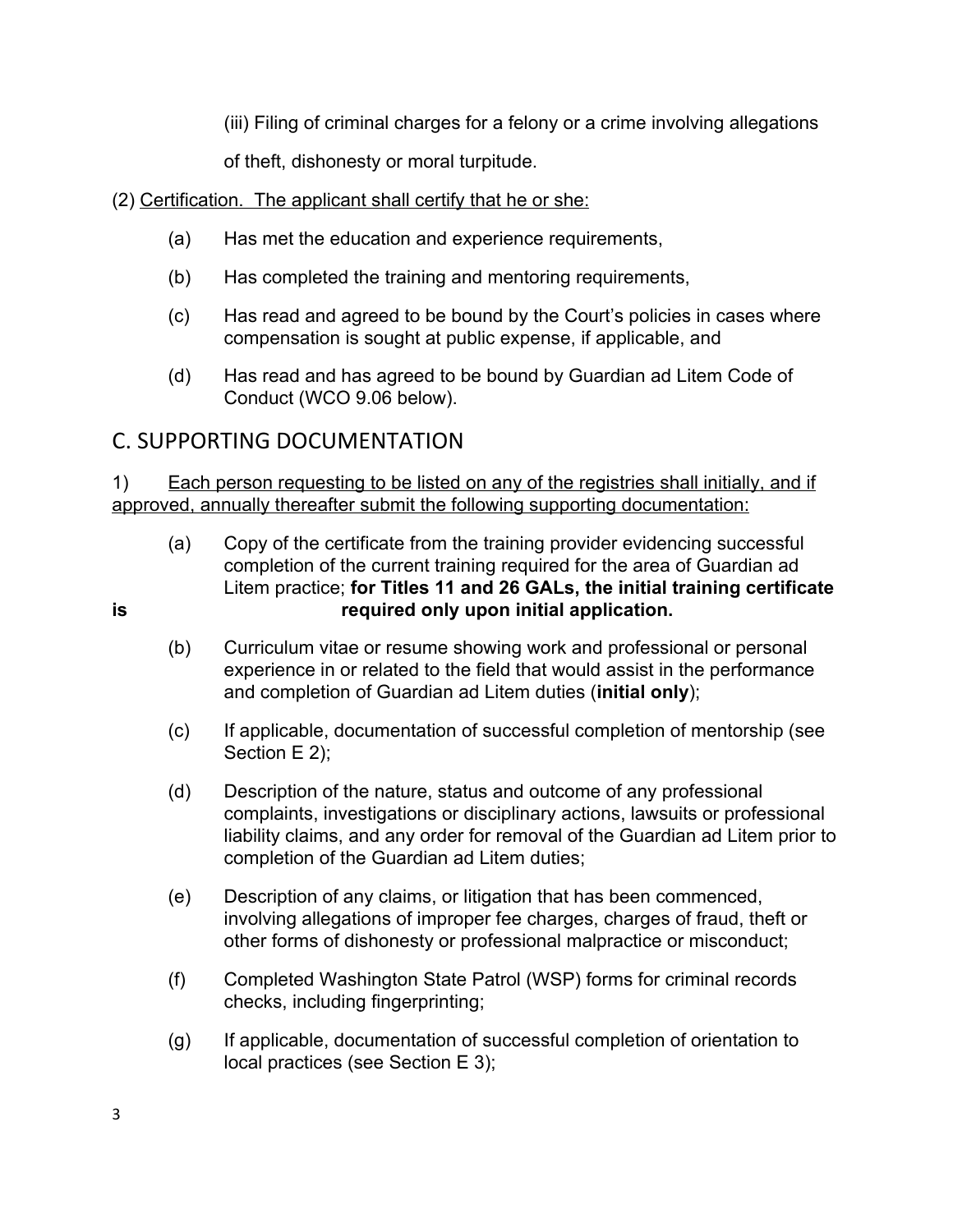(h) Has read and has agreed to be bound by Guardian ad Litem Code of Conduct (WCO 9.06 below).

### D. EDUCATION AND/OR EXPERIENCE REQUIREMENTS

#### **(1) Guardians ad Litem for Title 11 Registry**

- (a) Applicants for the Title 11 Registry shall meet the education and/or experience requirements mandated by RCW 11.88.090.
- (b) Nothing in RCW 11.88.090 prohibits the Whatcom County Superior Court from adopting additional requirements regarding education and/or experience, if necessary.
- (c) Applicants have read and agreed to be bound by Guardian ad Litem Code of Conduct (WCO 9.06 below).

#### **(2) Guardians ad Litem for Title 26**

- (a) Attorneys– Initial Applicants
	- 1. Member of the Washington state Bar Association in good standing AND
	- 2. Two (2) years of experience in the practice of family law and/or dependency law; AND
	- 3. Proof of successful completion of mentorship requirements (E below); AND
	- 4. Proof of completion of court-approved orientation on Whatcom practices, forms and reports; AND
	- 5. Proof of successful completion of Guardian ad Litem training as required by Title 26, AND
	- 6. Has read and has agreed to be bound by Guardian ad Litem Code of Conduct (WCO 9.06 below).
- (b) Non-Attorneys Initial Applicants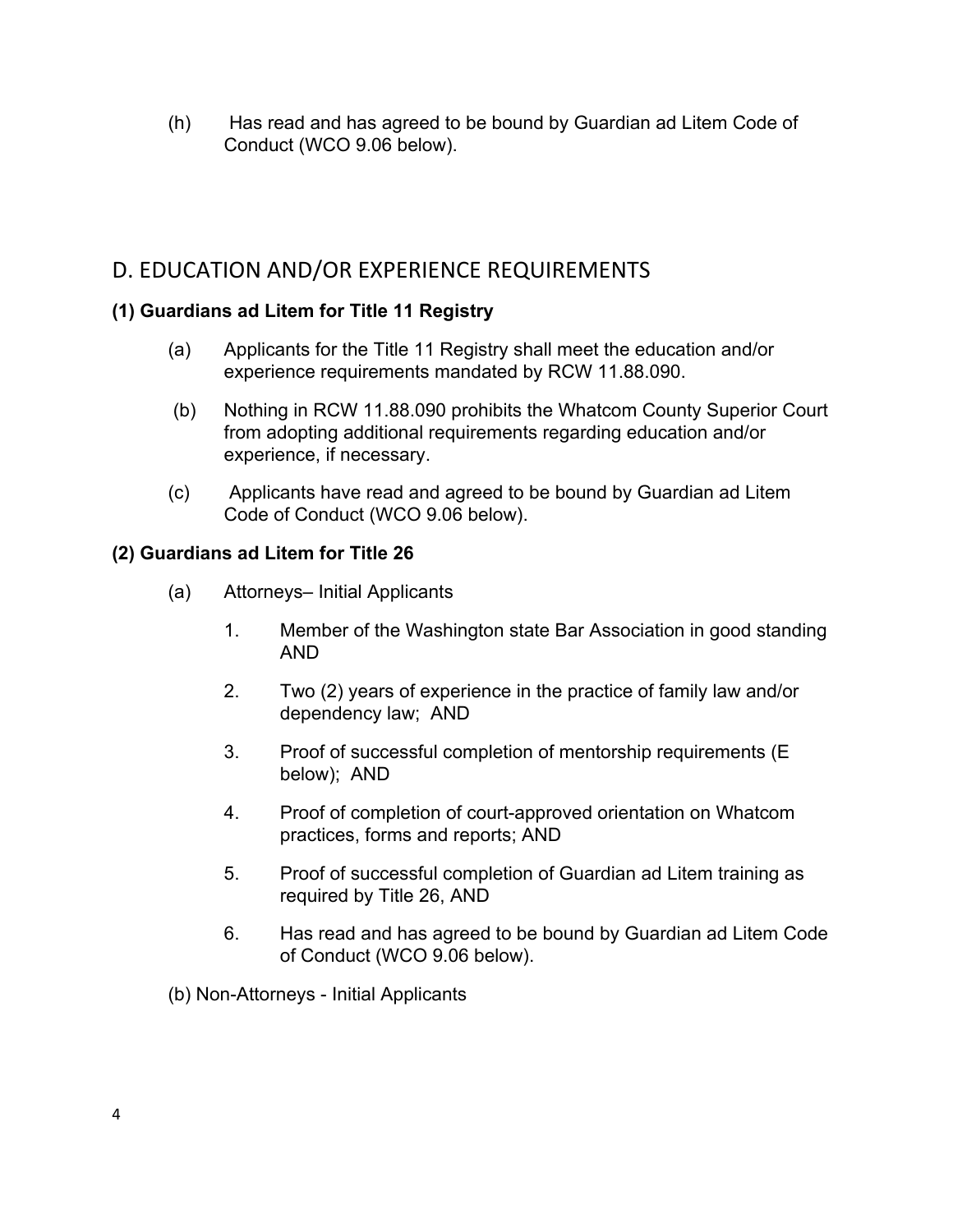- 1. Proof of successful completion of Guardian ad Litem training as required by Title 26 and has sufficient training and experience in family law cases, AND
- 2. Bachelors Degree in any of the following fields: social work, psychology, counseling, nursing, education or equivalent field and two (2) years of relevant experience; OR
- 3. Certified or licensed by the State of Washington as a social worker, mental health therapist or marriage and family counselor, psychologist, nurse or physician, in good standing and two (2) years of relevant experience; OR
- 4. Graduate level degree in any of the following fields: social work, psychology, counseling, nursing, medicine, education or equivalent field; OR
- 5. Three (3) years of experience as a Volunteer Guardian ad Litem (VGAL)/Court Appointed Special Advocate (CASA), presently in good standing, with two (2) completed cases; AND
- 6. Proof of successful completion of mentorship requirements (E below); AND
- 7. Proof of completion of court-approved orientation on Whatcom practices, forms and reports; AND
- 8. Has read and has agreed to be bound by Guardian ad Litem Code of Conduct (WCO 9.06 below).
- (c) Annual Re-certification (attorneys and non-attorneys)
	- 1. For each registry, proof of minimum of 7.5 related CEs in the prior 12 months; AND
	- 2. Updated WSP criminal history; AND
	- 3. Declaration attesting to no founded complaint or action resulting in removal by a registry or licensing agency; AND
	- 4. Has read and has agreed to be bound by Guardian ad Litem Code of Conduct (WCO 9.06 below).

### E. MENTORSHIP AND ORIENTATION

1. Mentors shall: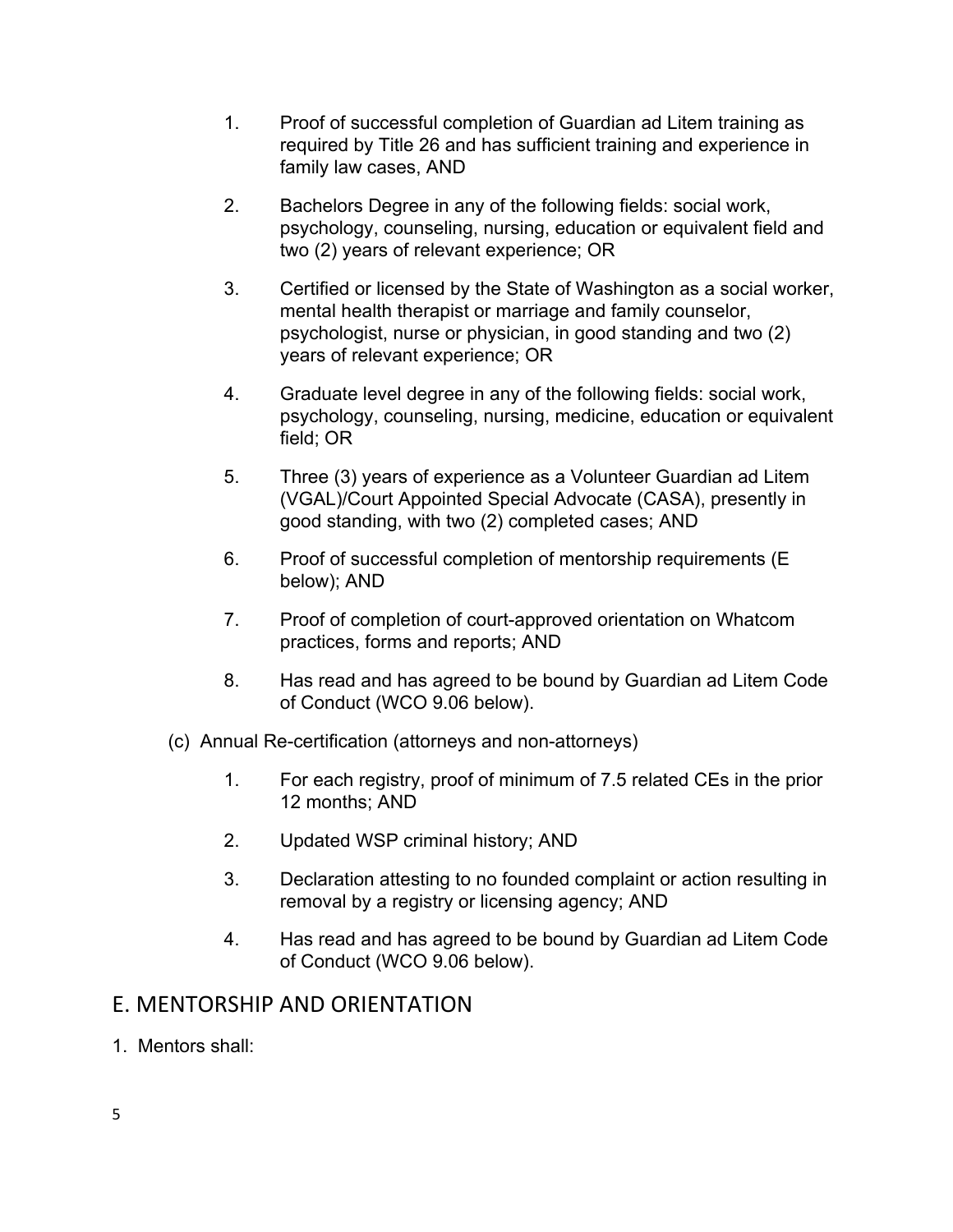- a. Be in good standing on the Whatcom County Title 26 GAL registry;
- b. Have five (5) years experience as a GAL with 4 completed cases as primary GAL;
- c. If applicable, may be interviewed by the GAL Advisory Committee; and
- d. Comply with mentorship requirements below.
- 2. Mentorship requirements:
	- a. Completed application for registry;
	- b. Initial interview with GAL Advisory Committee;
	- c. Assignment to court-approved mentor;
	- d. Completion of one case with mentor as primary GAL;
	- e. Completion of one case with same mentor delegating some duties to applicant;
	- f. Recommendation by mentor to Whatcom County GAL Advisory Committee as to suitability of applicant for inclusion on GAL registry; in addition, mentor shall advise mentee, or the GAL Advisory Committee, at any time of any additional training needed outside the mentorship.;
	- g. Orientation as to local practices (see #3 below).
- 3. Orientation:
	- a. Review of Whatcom County policy, including code of conduct and ethics;
	- b. Review of local forms;
	- c. Review of applicable local court rules.

### F. CHARACTER AND/OR BACKGROUND INFORMATION

A person may be denied listing on, or may be temporarily suspended from, the registry for any other reason that places the suitability of the person to act as Guardian ad Litem in question.

**No Guardian ad Litem is permitted on the Whatcom County Registry who has a finding on his/her record from APS/CPS or an out-of-state equivalent agency, or**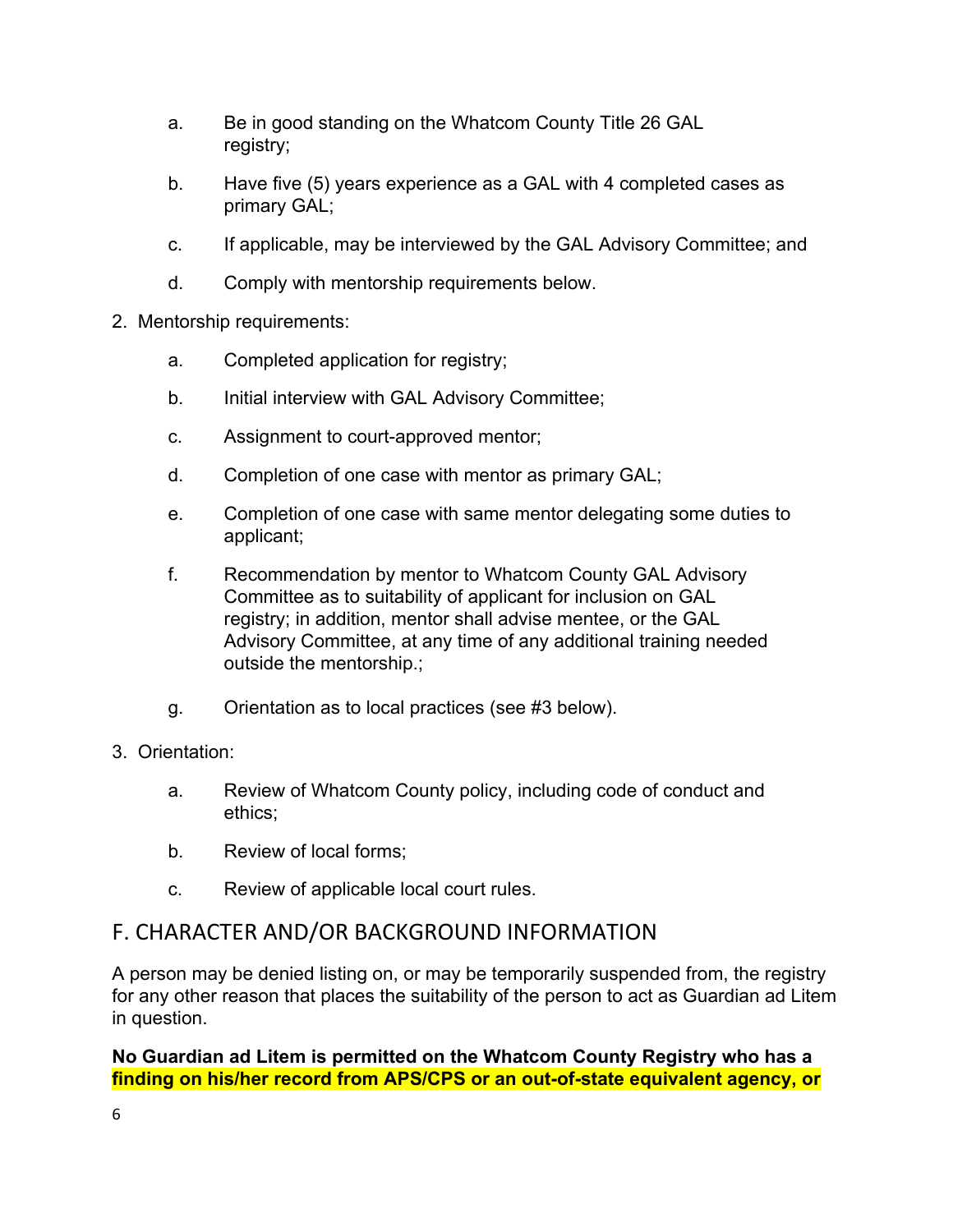**criminal conviction (including any deferred or no-contest), and must attest to the same in his/her application. Any GAL already on the Whatcom County Registry who receives a finding from from APS/CPS or an out-of state equivalent agency or a criminal conviction (deferred or no-contest included), shall immediately notify the Chair of the Advisory Committee.**

Inclusion or maintenance of any person on any registry is within the sole discretion of the Guardian ad Litem committee and/or Whatcom County Superior Court Bench.

The applicant should be of high moral character, shall not have been convicted of a felony, and shall not have any of the following within the last twenty (20) years:

- (a) A professional certification or license suspension or revocation;
- (b) Pending investigations or actions.

### G. ON-GOING TRAINING

The Court may periodically sponsor or approve training programs that applicants shall be required to attend to maintain and improve their level of proficiency.

## POLICY: WCO 9.02 REGISTRY ADMINISTRATION

### A. GUARDIAN AD LITEM REGISTRY

The Superior Court Administrator/designee is responsible to create and maintain a list of Guardians ad Litem under RCW Chapters 26.09, 26.10, 26.26, 11.88 and SPR 98.16W.

#### B. REGISTRY ADMINISTRATION

The Court shall maintain and administer the Guardian ad Litem registries through the Superior Court Administrator and the Guardian ad Litem Committee. The adoption and minor settlement registries will be maintained principally for informational purposes, and will not actually be managed and/or monitored.

The Title 11 and Title 26 registries shall not include any Voluntary Guardian ad Litem or CASA programs. Those programs will continue to be administered separately by their respective programs.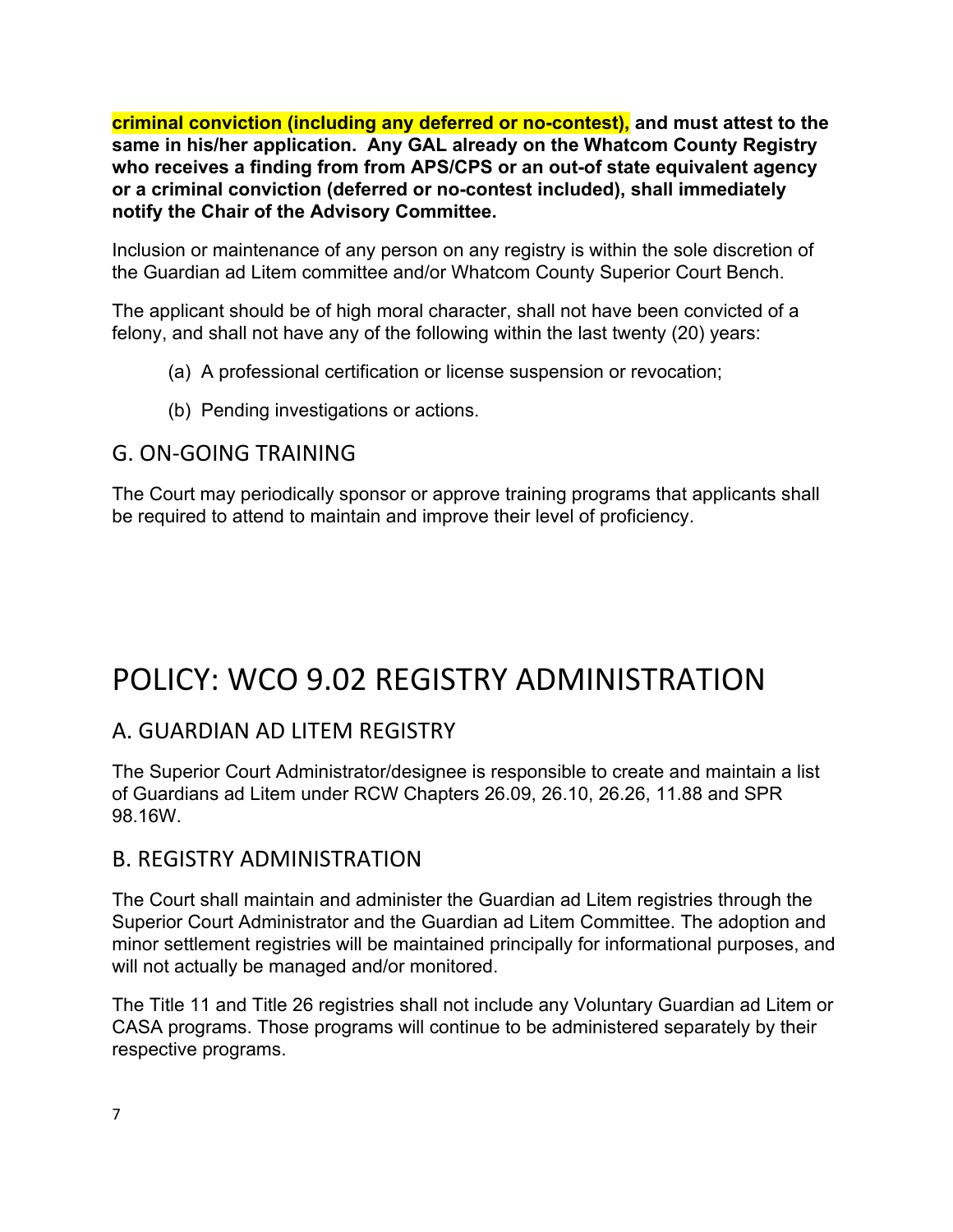### C. ANNUAL UPDATE

Deadline for updated materials to be submitted to the Court Administrator is October 1 of each year.

The Superior Court Administrator shall advise, in writing, each person listed on the registry of the annual update of information and the date by which that update must be received by the Court.

### D. REGISTRY APPOINTMENT REQUIREMENT

Persons approved for placement on each registry serve at the discretion of the Court and/or the Guardian ad Litem Advisory Committee.

### E. APPLICATION PROCESS

The Superior Court Administrator shall do initial screening and then referral shall be made to the Guardian ad Litem Committee for review and action.

Applications for fall review will be accepted no earlier than July 1 of the same year.

#### F. CRITERIA FOR REGISTRY

The Court will consider applications as follows:

- 1. Having a sufficient number of qualified Guardians ad Litem,
- 2. Achieving and maintaining diversity,
- 3. Retaining panels of persons with substantial experience and special knowledge within the given field,
- 4. Maintaining panels of persons with the ability to promptly, professionally and capably fulfill the role and duties of a Guardian ad Litem.

Each applicant will be required to acknowledge he or she has read and has agreed to be bound by the Code of Conduct of Guardians ad Litem, completion of the orientation to local practice, and completion of mentorship if applicable.

### G. RETENTION ON REGISTRIES

A person shall not remain on the registry unless the person maintains a current application with required attachments. A person may be removed or suspended for cause after a review by the Guardian ad Litem Advisory Committee. A GAL may be immediately suspended by the Superior Court Administrator in case of emergency, and subject to timely review by the GAL Advisory Committee.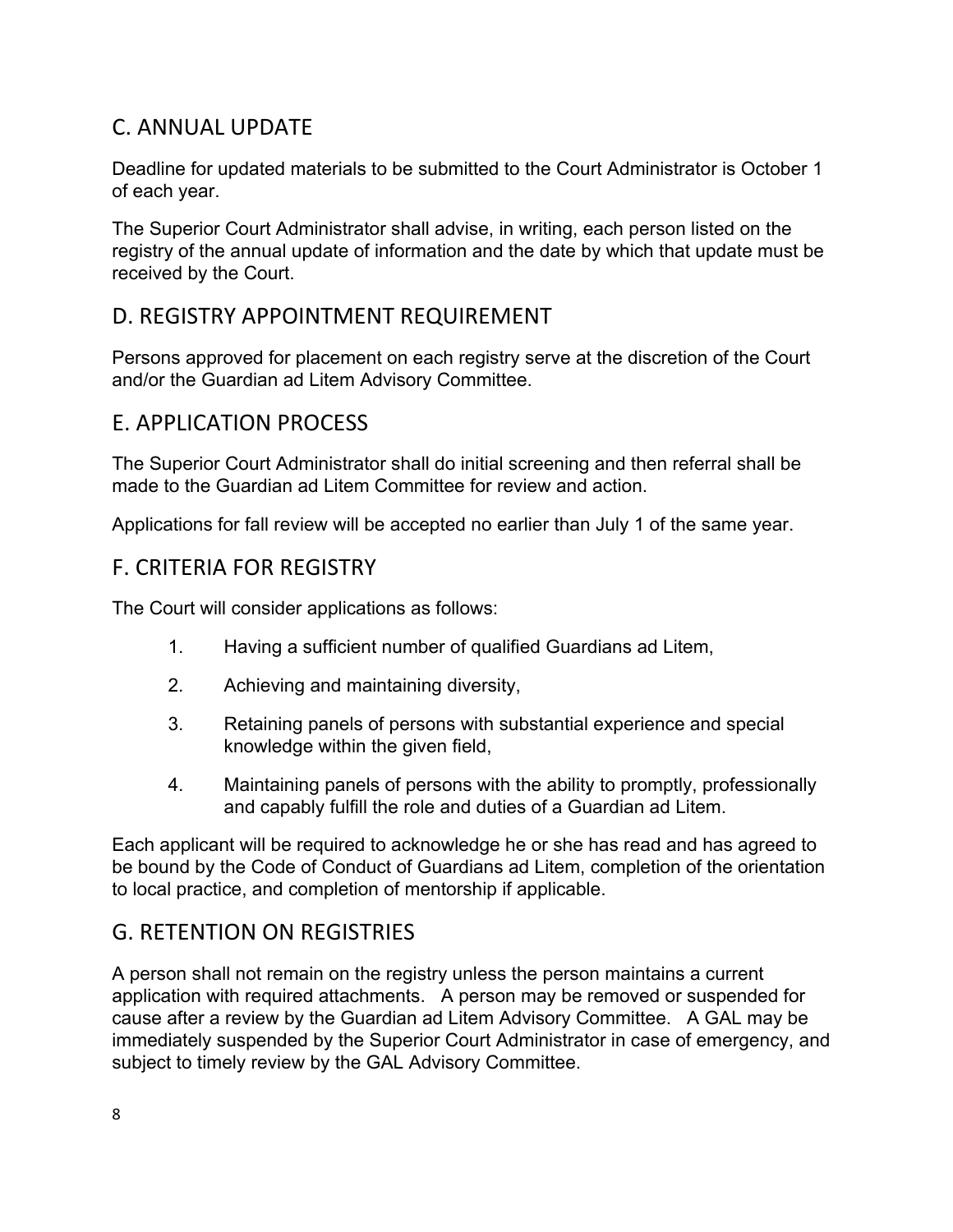The Guardian ad Litem Advisory Committee may review a Guardian's ad Litem conduct as part of the annual re-certification, or upon request of the Superior Court Administrator after review of a complaint or

## H. RE-APPLICATION TO REGISTRY AFTER DISCIPLINE

A Guardian ad Litem who has been removed from the registry under this section may reapply to the registry no sooner than twenty-four (24) months after removal.

# POLICY: WCO 9.03 GUARDIAN AD LITEM APPOINTMENTS

This policy applies when the need arises for the appointment of a Guardian ad Litem in a case involving a subject area for which there is a registry.

## A. APPOINTMENT

The Court shall appoint a person from the registry maintained by the Court Administrator. Title 11 GALs shall be appointed in strict rotation from the registry list unless exigent circumstances warrant otherwise.

Appointments of a Guardian ad Litem in all cases shall be on the form required by the Court.

## B. COURTS DISCRETION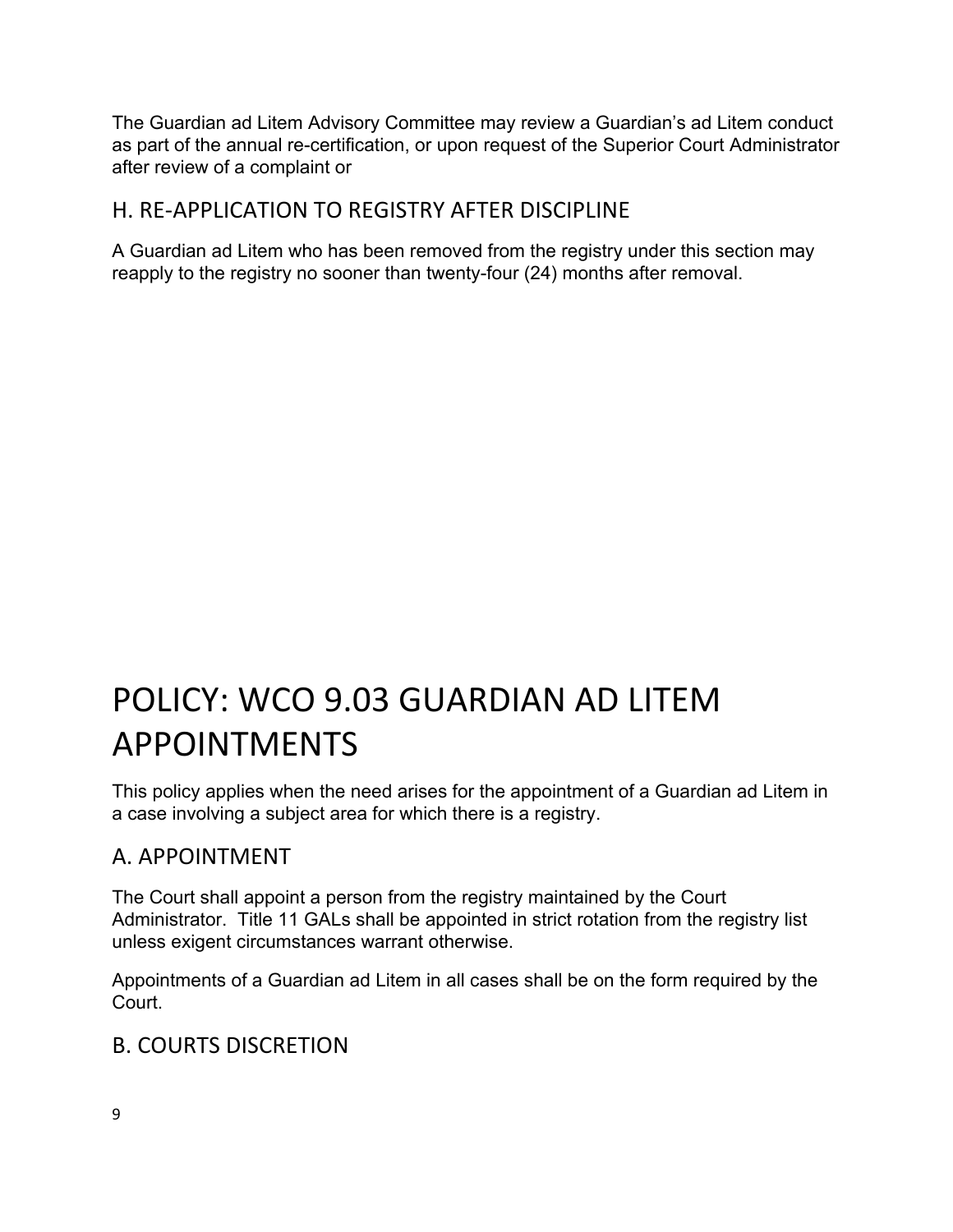Appointments from the registries shall be made in the exercise of the Court's sound discretion. The court may, but is not obligated to, appoint a person whom all the parties have stipulated to serve as Guardian ad Litem. Agreement of all parties will not suffice when there is an allegation that one or more of the parties is under a legal disability.

In making appointments, the Court will consider, among other factors, the facts of the case, and the skills, experience and knowledge of persons on the registry.

Consistent with Whatcom County policy, employees of Whatcom County Superior Court are not eligible to take private-pay Whatcom County Guardian Ad Litem cases.

### C. GUARDIAN AD LITEM UNAVAILABILITY

Persons on each registry shall promptly inform the Court in writing, through the Superior Court Administrator, of any temporary unavailability to serve, or of the intent to resign from the registry. Such temporary unavailability shall include, but not be limited to, vacation periods and periods when a person on the registry cannot accept additional appointments without impacting current appointments (i.e. heavy workloads).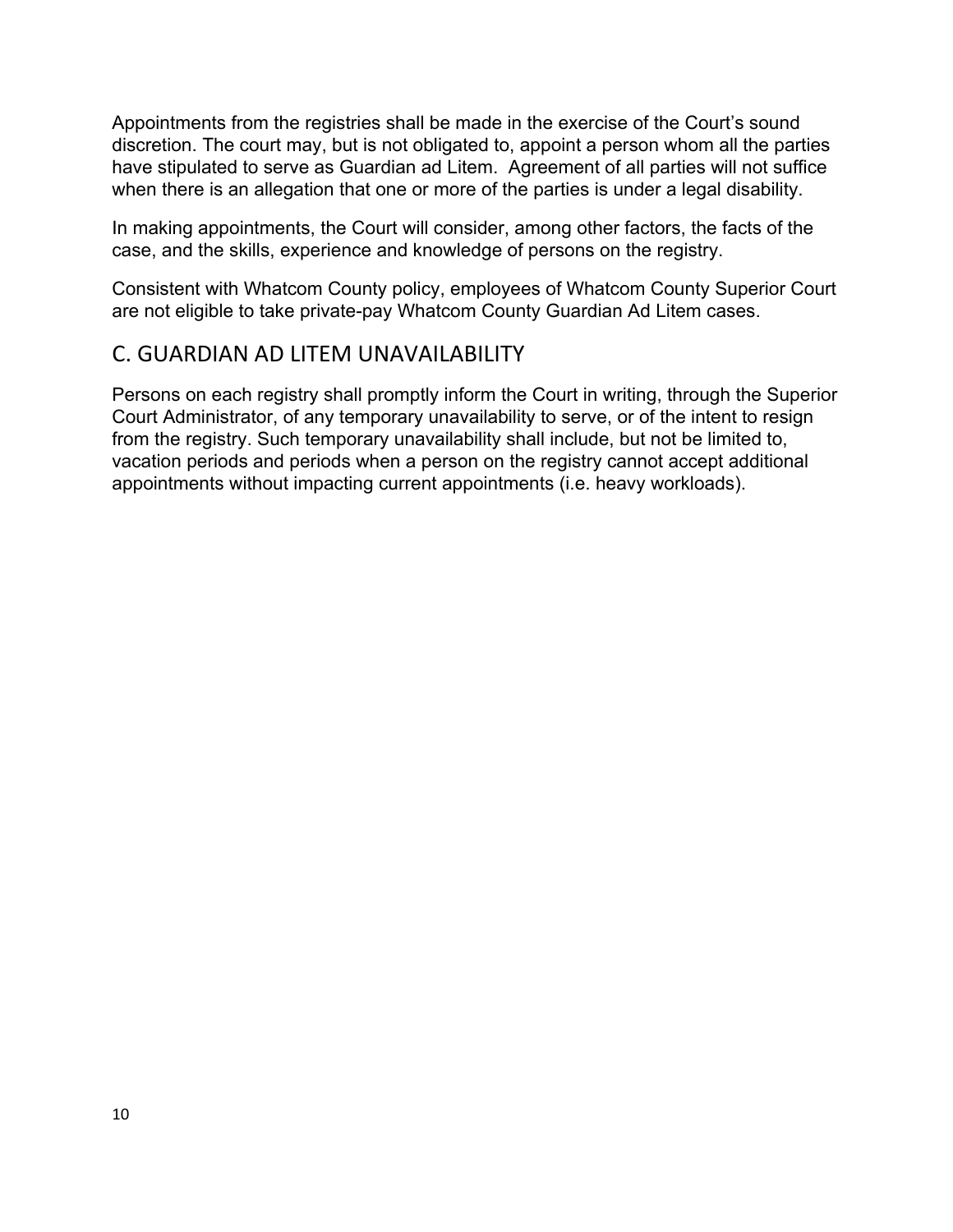# POLICY: WCO 9.04 GUARDIAN AD LITEM RECORDS

This policy applies to the maintenance and disclosure of information related to Guardians ad Litem.

#### A. PUBLIC ACCESS RECORDS

The Superior Court Administrator shall maintain an application form and background record pertaining to each person listed on the registry.

Persons listed on a registry shall update information on file annually, on a date specified for each registry.

The application form, curriculum vitae or resume, training certificates and certificates of qualification for each person listed on a registry will be made available to parties upon request.

#### B. CONFIDENTIAL RECORDS

The Superior Court Administrator/designee shall maintain a separate file for each person determined qualified to be placed on the registry. This file shall contain the information specified above. The file shall also contain other information pertaining to the person's qualification, performance and ability to serve as a Guardian ad Litem, including any complaints received or performance evaluations. This file will not be available for public review.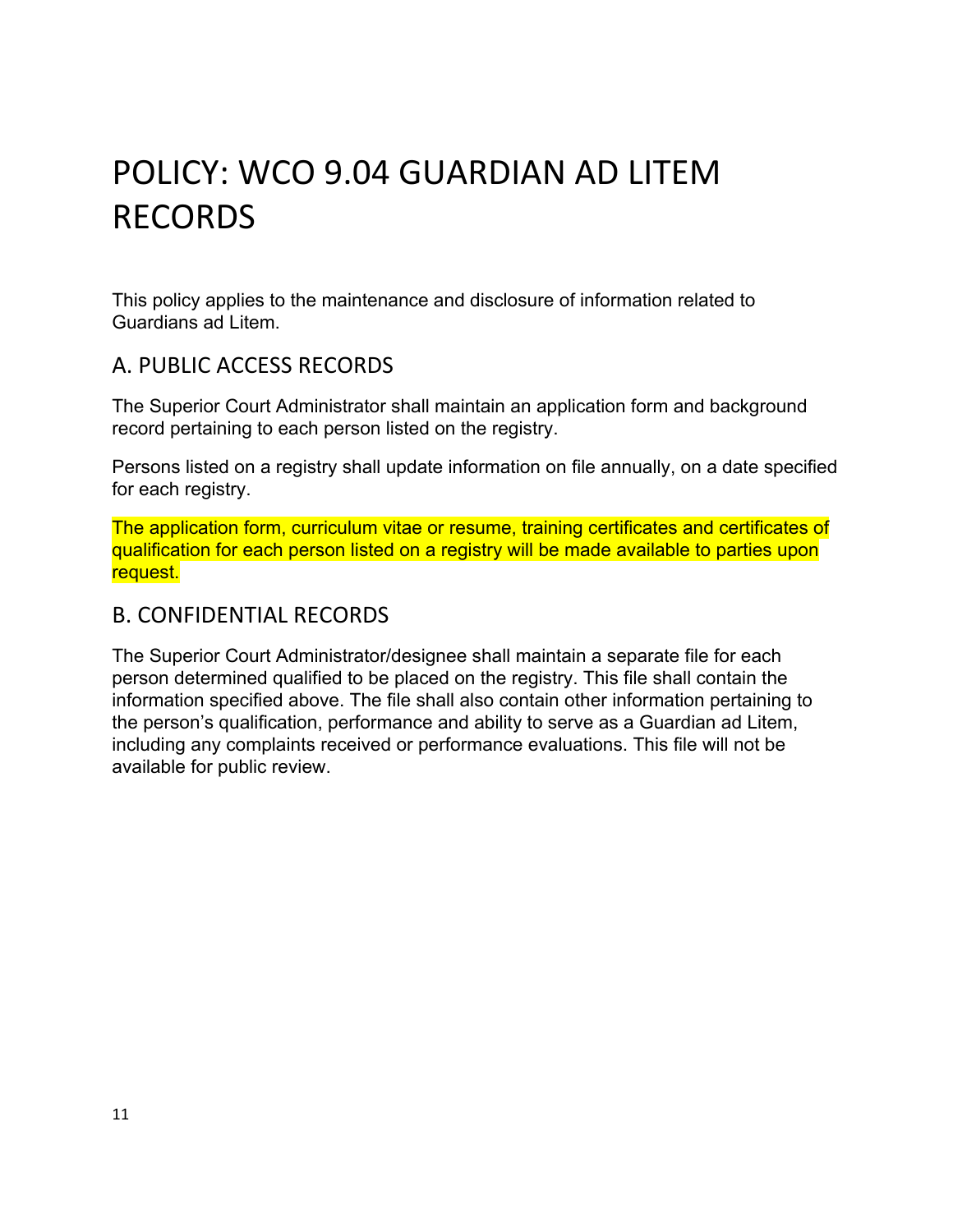# POLICY: WCO 9.05 GUARDIAN AD LITEM PAYMENT

This policy applies to the payment process of Guardian ad Litem performance within their duties for Superior Court.

No Guardian ad Litem shall be required to provide services without payment. All Orders appointing a Guardian ad Litem shall contain language to that effect.

In cases of indigency, the Superior Court Bench may adopt a fee scale from which Guardian ad Litem payments shall be administered. The Superior Court Administrator/designee is responsible for the application of the Court's payment policies and procedures.

Every Order Appointing Guardian ad Litem shall include, in Section 3.5 "Payment" the following language:

> The guardian ad litem fee is  $\frac{1}{2}$  \_\_\_\_\_\_\_\_ per hour up to  $\frac{1}{2}$  \_\_\_\_\_\_\_, the maximum the guardian ad litem may charge without agreement by the parties or additional court review and approval.

#### **de la contra de la contra de la contra de la contra de la contra de la contra de la contra de la contra de la**

 $\_$ 

The guardian ad litem fee is \$ **\_\_\_\_\_\_\_\_\_\_** per hour. There will be a retainer fee of \$\_\_\_\_\_\_\_\_, which shall be paid in full prior to the Guardian ad Litem beginning work. When the retainer balance falls to \$500, the parties shall immediately replenish the retainer. In the event the retainer is not replenished within ten (10) days, the GAL shall suspend all work until such time as the retainer is replenished.

The fees and costs of the guardian ad litem shall be paid as follows:

[ ] \_\_\_\_\_\_ % by father and \_\_\_\_\_ % by mother \_\_\_\_\_ % by other :

[ ] Other: Before the guardian ad litem is required to begin his/her duties, the petitioner must pay fees of  $\$\$  and the respondent  $\$$ 

The guardian ad litem will provide the parties with an itemized accounting of time, billing and costs for services each month. Payment is due within fifteen days after billing each month. Should a party disagree with an amount billed, he or she shall immediately contact the Guardian ad Litem to discuss the billing. If the matter is not resolved, the party shall note the matter upon the court's calendar for review and notify the guardian ad litem of the date and time of the hearing. A party shall be liable to the guardian ad litem for court costs, interest and attorney fees if collection action is required because payment was not made on time.

The parties' obligation to pay guardian ad litem fees and costs is reasonably related to their support obligation and may be enforced by contempt proceedings at any time notwithstanding the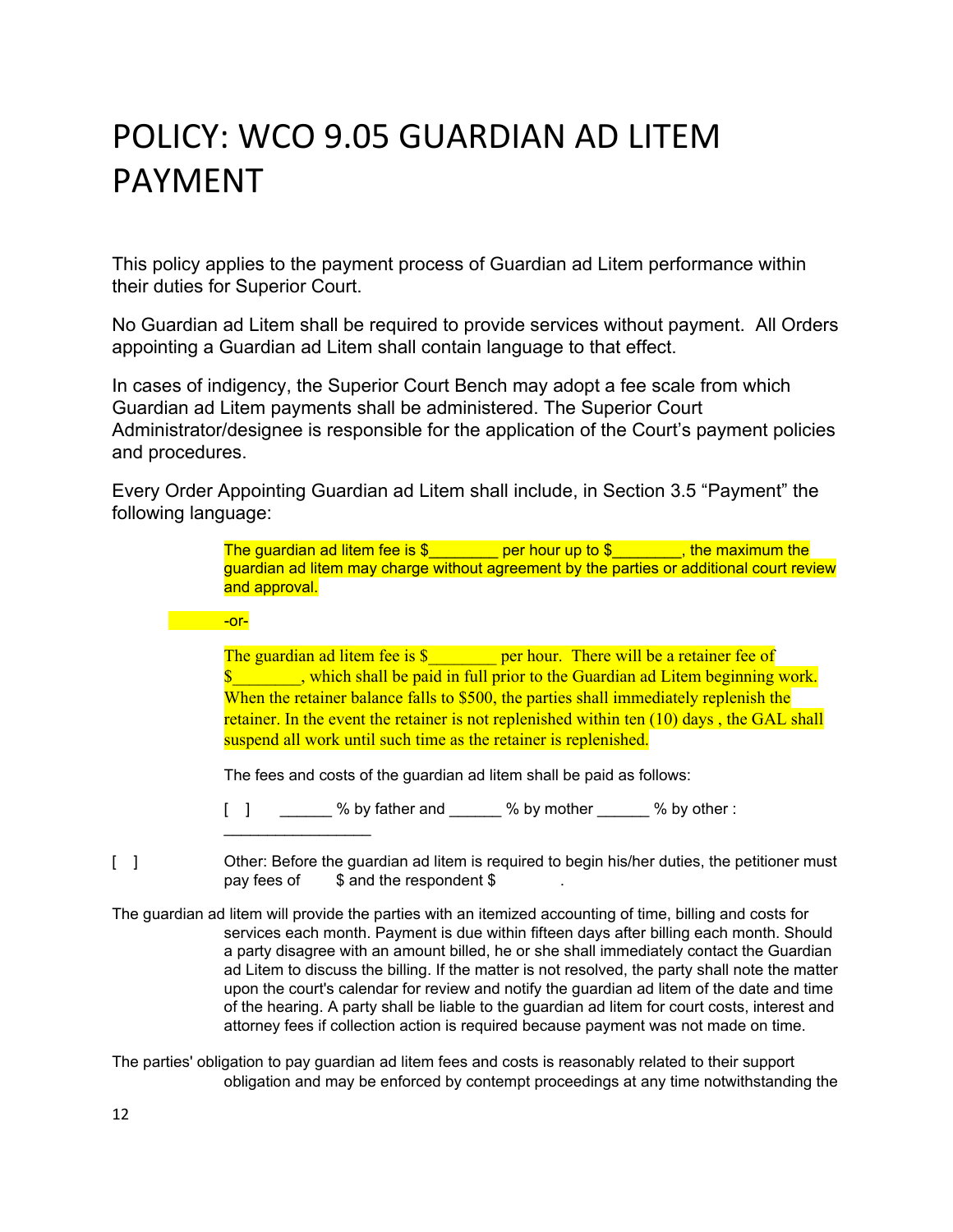entry of a final decree or order of dismissal of this action. At a contempt hearing, the responding party has the burden of establishing a justifiable excuse for non-payment. If non-payment is not excused, the party may be subject to jail time, fines, attorney fees, and other compensatory relief.

The total amount awarded shall be at the discretion of the court after the guardian ad litem/investigator/lawyer files an itemized statement of time with the court, along with a specific request for fees and a proposed Order.

Guardians ad Litem appointed in indigent cases are responsible to manage their assigned cases.

All bills must be timely and itemized with a copy of the Order Appointing the Guardian ad Litem submitted at the time of billing.

Private pay Guardian ad Litem cases shall be governed by RCW 26.12.175(d).

# POLICY: WCO 9.06 GAL Code of Conduct

New GALs must familiarize themselves with local practice by completing the GAL orientation. Sessions will be sanctioned by the Court and offered by experienced court-approved GALs.

Experienced GALs are encouraged to mentor new GALs, as outlined in 9.01 (E)..

Experienced GALs, with approval of Court Administrator, are encouraged to volunteer to serve on the Court's GAL Advisory Committee, or other ad hoc committees as needed.

Each GAL is responsible for being aware of changes to Washington State Court Rules, Rules of Superior Court.

# POLICY: WCO 9.07 OTHER PROVISIONS

Every Order Appointing Guardian ad Litem shall contain the following provisions:

In paragraph 3.4:

Within the scope of appointment, the guardian ad litem shall have access to all Municipal Court, District Court, Superior Court and Juvenile Court files, including any sealed/confidential portions thereof, other than records sealed pursuant to RCW 13.50.050(7). All information obtained from sealed or confidential files shall remain sealed or confidential, and the guardian ad litem shall inform the court if the guardian ad litem report contains sealed or confidential information.